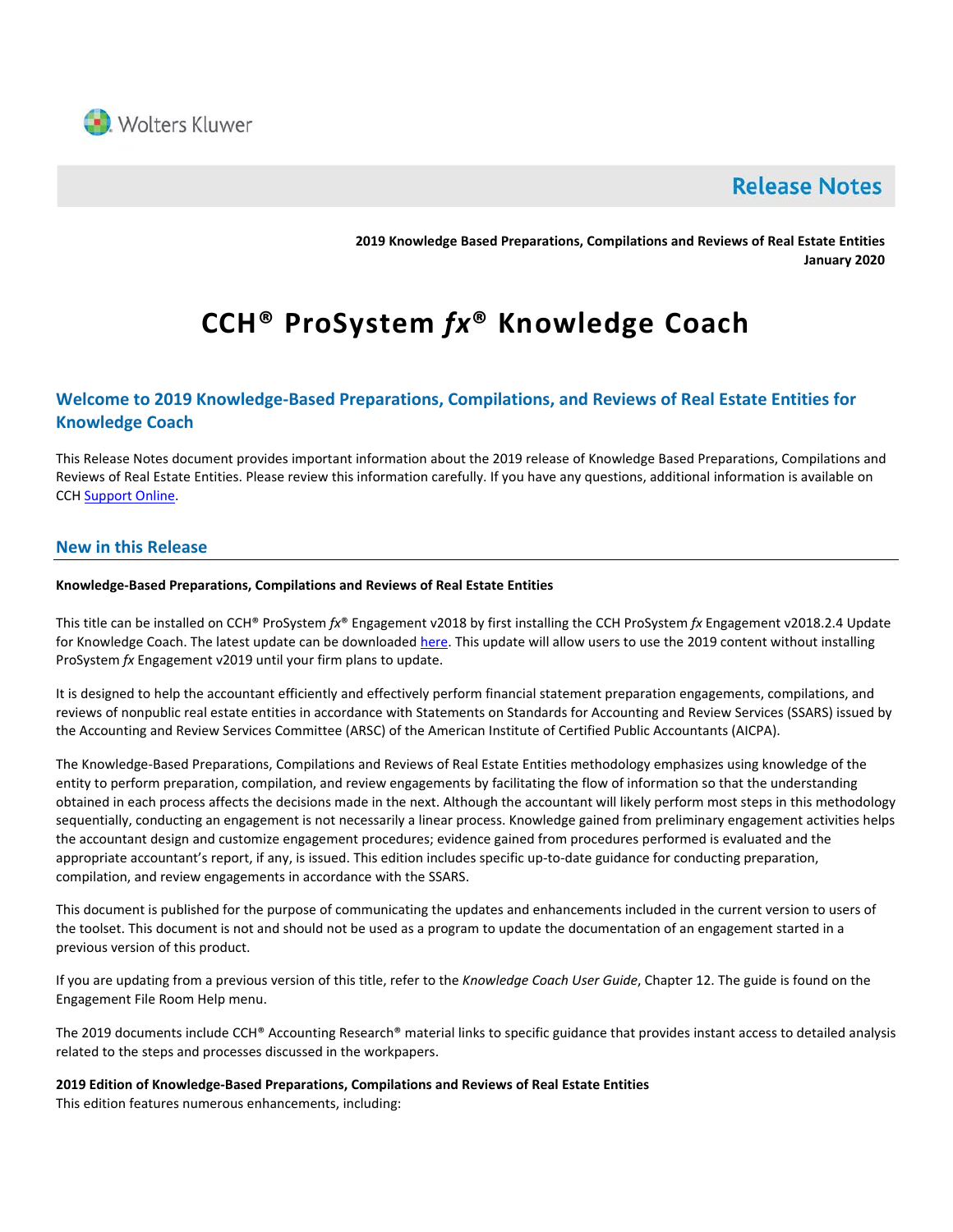- New and modified procedure steps and practice points for current accounting guidance noted below.
- New Microsoft® Word version of AID-301 to document Materiality. There will be no flow of Materiality but using the Microsoft® Word version will allow the user to keep their data on roll forward.
- Updating KBR-201, KBC-201, and KBP-201 to include a new tailoring question on whether the user will document consideration in a memorandum format or considering each factor in detail. Also adding a new section on "Independence and Ability to Provide Services".
- Adding new KBCRs, CORs, and RPTs as follows:
	- o KBCR-901A Tax Basis Financial Statement Disclosure Checklist
	- o KBCR-901B Cash Basis Financial Statement Disclosure Checklist
	- o COR-902B Management Representation Letter: Compilation Engagement
	- o COR-903B Management Representation Letter: Compilation of Personal Financial Statements
	- o RPT-0933A Compilation Report: Compiled Financial Statements Presented with Prior-Period Financial Statements Audited by a Predecessor Accountant Who Has Ceased Operations

[Click here](http://support.cch.com/updates/KnowledgeCoach/pdf/guides_tab/2019%20Real%20Estate%20Entities%20PCR%20Title%20Overview%20for%20Knowledge%20Coach%20Users.pdf) for the 2019 Preparations, Compilations and Reviews of Real Estate Entities Title Overview for Knowledge Coach Users.

In addition, forms and practice aids throughout have been updated to include new examples and tips, and where applicable, to consider the following:

#### **New literature, standards, and developments, reflected in the following current accounting guidance:**

- Statement on Standards for Accounting and Review Services No. 24 (SSARS-24), Omnibus Statement on Standards for Accounting and Review Services - 2018)
- AICPA Guide Preparation, Compilation and Review Engagements
- The revised AICPA Code of Professional Conduct (Code), including ET Section 1.295, Nonattest Services
- AICPA Statement on Quality Control Standards No. 8 (QC Section 10), A Firm's System of Quality Control (Redrafted)
- AICPA Audit Risk Alert Developments in Preparation, Compilation, and Review Engagements 2017/18
- FASB Accounting Standards Codification™ as of September 30, 2019, through Accounting Standards Update No. 2019-07

#### **Important:**

- Save changes to workpapers before closing the workpaper or the binder to ensure data is correctly updated.
- If Microsoft® Word crashes when using Knowledge Coach, before closing the binder, use the **Save Knowledge Coach Answers** option in the binder view under the Tools Menu. This saves all data within tables.
- You can view other Knowledge Coach Best Practices on ou[r website.](https://support.cch.com/kb/solution/000034942/sw34947)

# **System Requirements**

This title requires the 2019 Financial Statement Base Title. The 2019 Financial Statement Base title MUST be installed with one of the following versions of CCH® ProSystem *fx* ® Engagement and Knowledge Coach.

- Engagement and Knowledge Coach v2018 with CCH ProSystem fx Engagement v2018.2.4 Update or later available [here.](https://support.cch.com/updates/Engagement/release2018/release2018.aspx) To identify what version you are running, please go to the Help > About window within the application.
- Engagement and Knowledge Coach v2018 or later.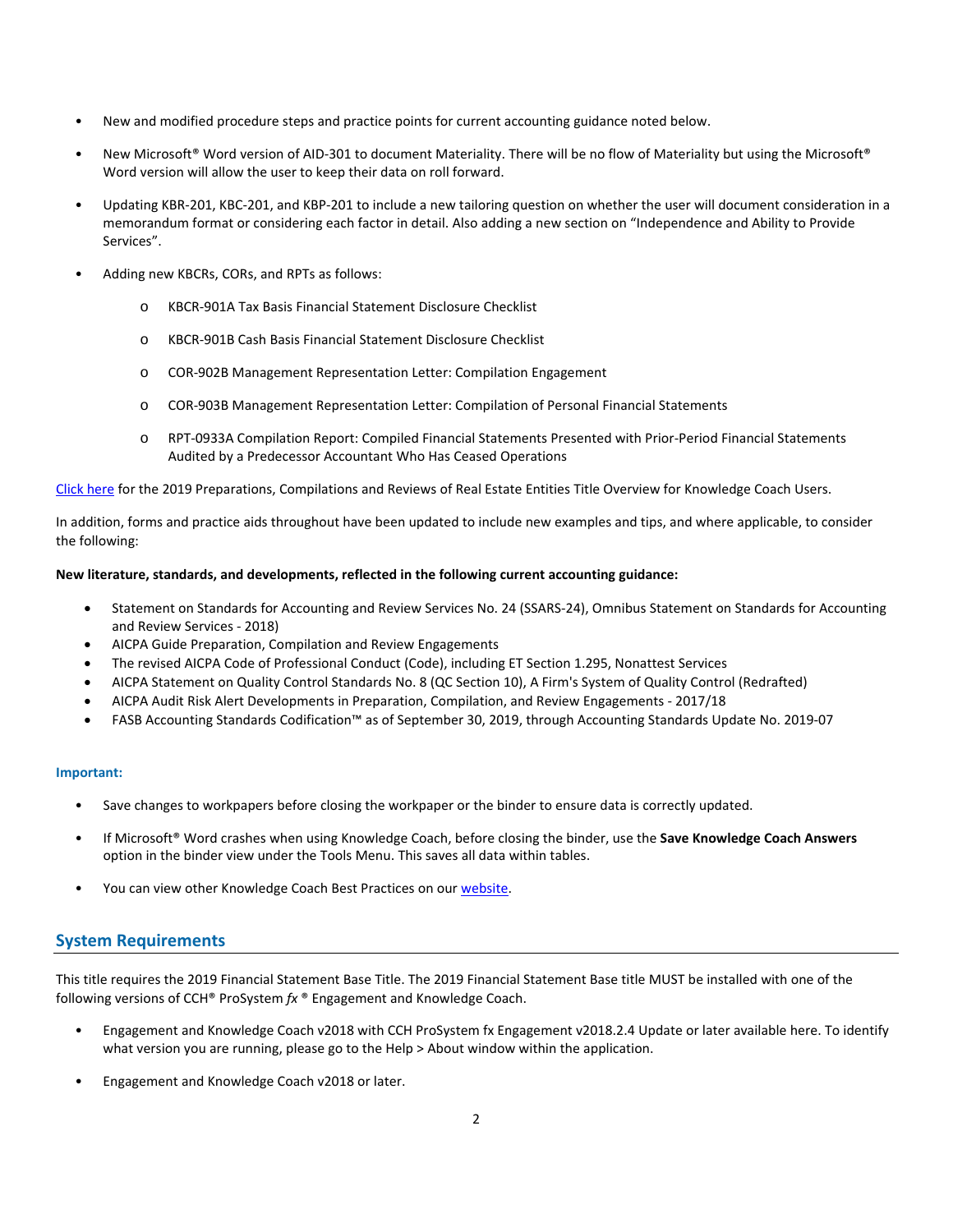If you are upgrading from Engagement v7.1 or lower please contac[t Technical Support.](https://support.cch.com/contact)

A minimum of 4GB of RAM is required for optimal performance when opening and navigating through Knowledge Coach workpapers.

#### **License Requirements**

This title requires the Knowledge-Based Preparations, Compilations, and Reviews of Real Estate Entities license. Any user that does not have a license for this title will not be able to use Knowledge Coach functionality in workpapers.

For more information on how to update your licensing, vie[w How do I add or update CCH ProSystem fx Engagement Licenses?](https://support.cch.com/kb/solution.aspx/sw3937) on our website.

For more information on how to assign licenses, view [How do I assign Engagement Licenses?](https://support.cch.com/kb/solution.aspx/sw3943) on our website.

# **Download Instructions**

If you are planning to use this title on Engagement and Knowledge Coach v2018, ensure you apply CCH ProSystem fx Engagement v2018.2.4 Update to all machines including Admin servers and terminal servers before installing the title. Review the Update's [release notes](https://d2iceilwdglxpz.cloudfront.net/release_notes/CCH%20ProSystem%20fx%20Engagement%202018.2.4%20Release%20Notes.pdf) for more information on deployment.

To download this title:

- 1. Navigate to the [Knowledge Coach Updates](http://support.cch.com/updates/KnowledgeCoach) section of the Engagement Support Website.
- 2. Select the Knowledge Coach Series. The series are arranged by title type, then industry.
- 3. Click on the Download File link next to the title you wish to download.

**Note**: On some occasions the content package file (.KCP) will download with the extension changed to .ZIP. If this occurs, please change the extension of the downloaded file to KCP using all capital letters.

You must install the 2019 Financial Statement Base title before installing the 2019 Knowledge Based Preparations, Compilations, and Reviews of Real Estate Entities.

The Financial Statement Base title is also available on th[e Knowledge Coach Update website.](http://support.cch.com/updates/KnowledgeCoach)

The Knowledge Coach Content Package (KCP) download is a proprietary file that must be installed from within Engagement. Save this KCP file to a location on your local drive and follow the Installation Instructions below.

#### **Installation Instructions**

See [How do I add a new CCH® ProSystem fx® Knowledge Coach title to CCH® ProSystem fx® Engagement?](https://support.cch.com/kb/solution/000033707/sw30271) for instructions on installing a new CCH ProSystem fx Knowledge Coach title.

### **Online Permission Key**

Permission key files can be downloaded from our [website](https://prosystemfxsupport.tax.cchgroup.com/permkey/download.aspx) or when adding or updating the new licenses in Engagement v2018 and higher. After updating the license file in the Engagement Admin module, licenses must be assigned to the staff who will use 2019 Knowledge-Based Audits of Real Estate Entities.

If you have not already established a Single Sign-on (SSO) account with Customer Service, we urge you to do so at this time.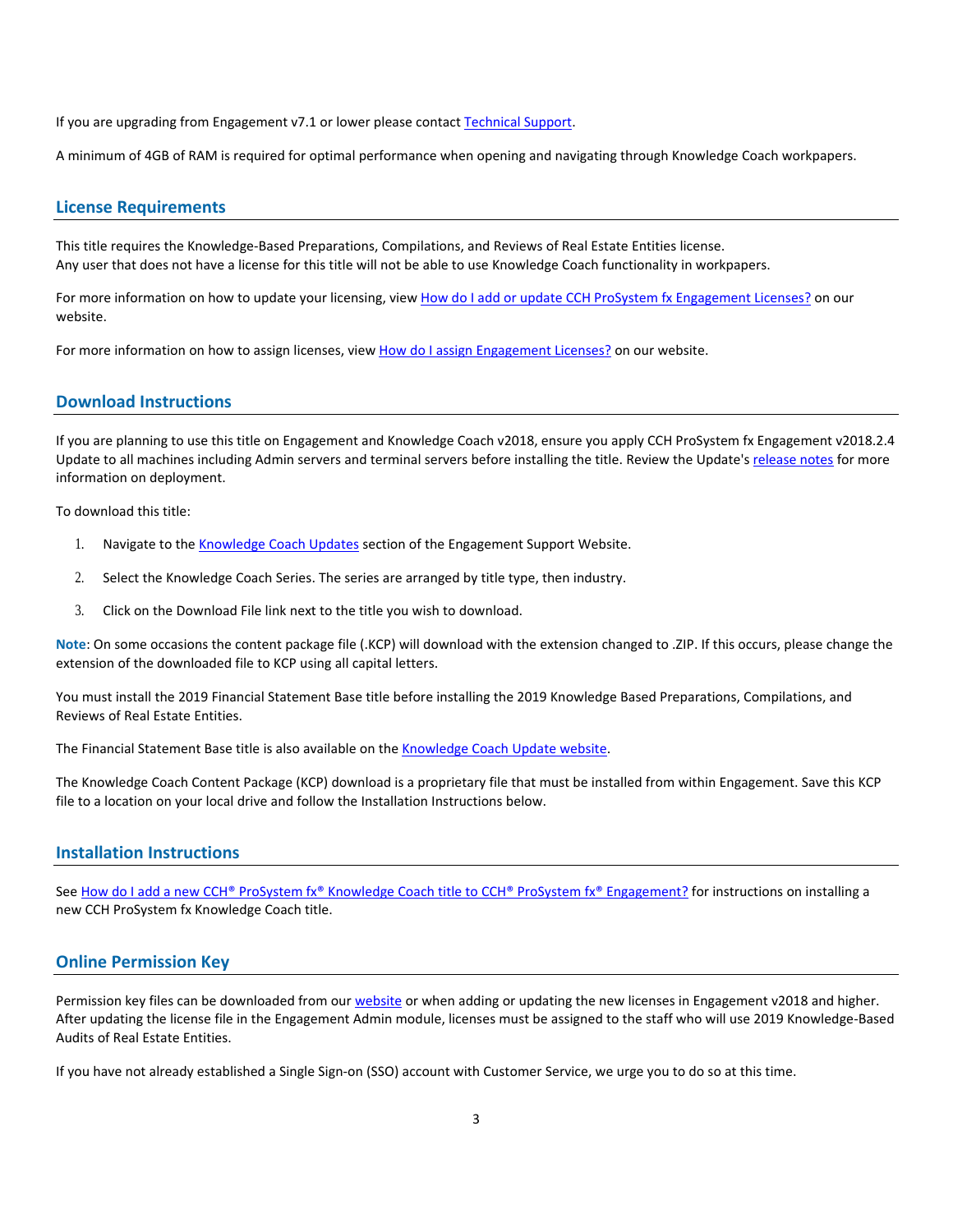# **Using Your Knowledge Coach Content with CCH® Accounting Research Manager®**

CCH's Accounting Research Manager (ARM) is the most comprehensive, up-to-date and objective online database of financial reporting literature. It includes all authoritative and proposed accounting, and SEC literature, plus independent, expert-written interpretive guidance.

Available on ARM, the Knowledge-Based Preparations, Compilations and Reviews of Real Estate Entities Guide helps you comply with the most recent professional standards and guidance for the conduct of preparations, compilations and reviews and to integrate the use of practice aids, tools, and other resources with its guidance. This publication supplements and complements the Knowledge-Based documents that are available in Knowledge Coach.

If you subscribe to an ARM library that includes Preparations, Compilations, and Reviews of Real Estate Entities content, you can link directly to source material from Resources within Knowledge Coach documents. These links have been updated to refer to the accounting standards under the FASB Accounting Standards Codifications. Also, if you subscribe to the Knowledge-Based Preparations, Compilations, and Reviews of Real Estate Entities Guide on ARM, you can take advantage of references to the guide material from within the Knowledge Coach documents.

With Accounting Research Manager, you maximize the efficiency of your research time, while enhancing your results. Learn more about our content, our experts, and how you can request your free trial by visiting the [Accounting Research Manager website.](http://www.accountingresearchmanager.com/) You can also access the Accounting Research Manager Web site by selecting **Engagement > Binder Window > Shortcuts Bar > Guidance tab**.

# **Using Your Knowledge Coach Content**

To use your Knowledge Coach Workpaper Templates, do the following:

- 1. Open a binder in Engagement.
- 2. Select the workpaper tab into which you would like to insert the workpaper.
- 3. Select **New Knowledge Coach Workpaper** from the toolbar or File menu.
- 4. Select the new Knowledge Coach title with the content you would like to use. You can only select titles you have installed. The information displayed changes to reflect the workpaper organization available for the selected title.
- 5. Select the Knowledge Coach workpapers to insert into your binder and click **OK**.
- 6. In the Selected Workpaper Properties window, add a workpaper index in the Index field and make any Name modifications that are needed. You can also modify the tab location or the roll forward settings for each workpaper.
- 7. Click **OK**. The integrated Knowledge Coach workpaper is now inserted into your engagement binder.

**Note**: For more information on how to use Knowledge Coach workpapers in your binder, see the *Knowledge Coach User Guide*.

# **Additional Information on Knowledge Coach and the KBA Methodology**

#### **Knowledge-Based (KBA) Methodology**

Allows the results of one set of procedures to become the input for the next. The key components of the KBA methodology include:

- An Overview that guides accountants through the methodology.
- Knowledge-Based Preparation, Compilation and Review of Real Estate Entities documents, integral to the risk assessment and overall accounting processes, which contain steps and procedures required by SSARS.
- Customizable Programs that take accountants through related steps and procedures.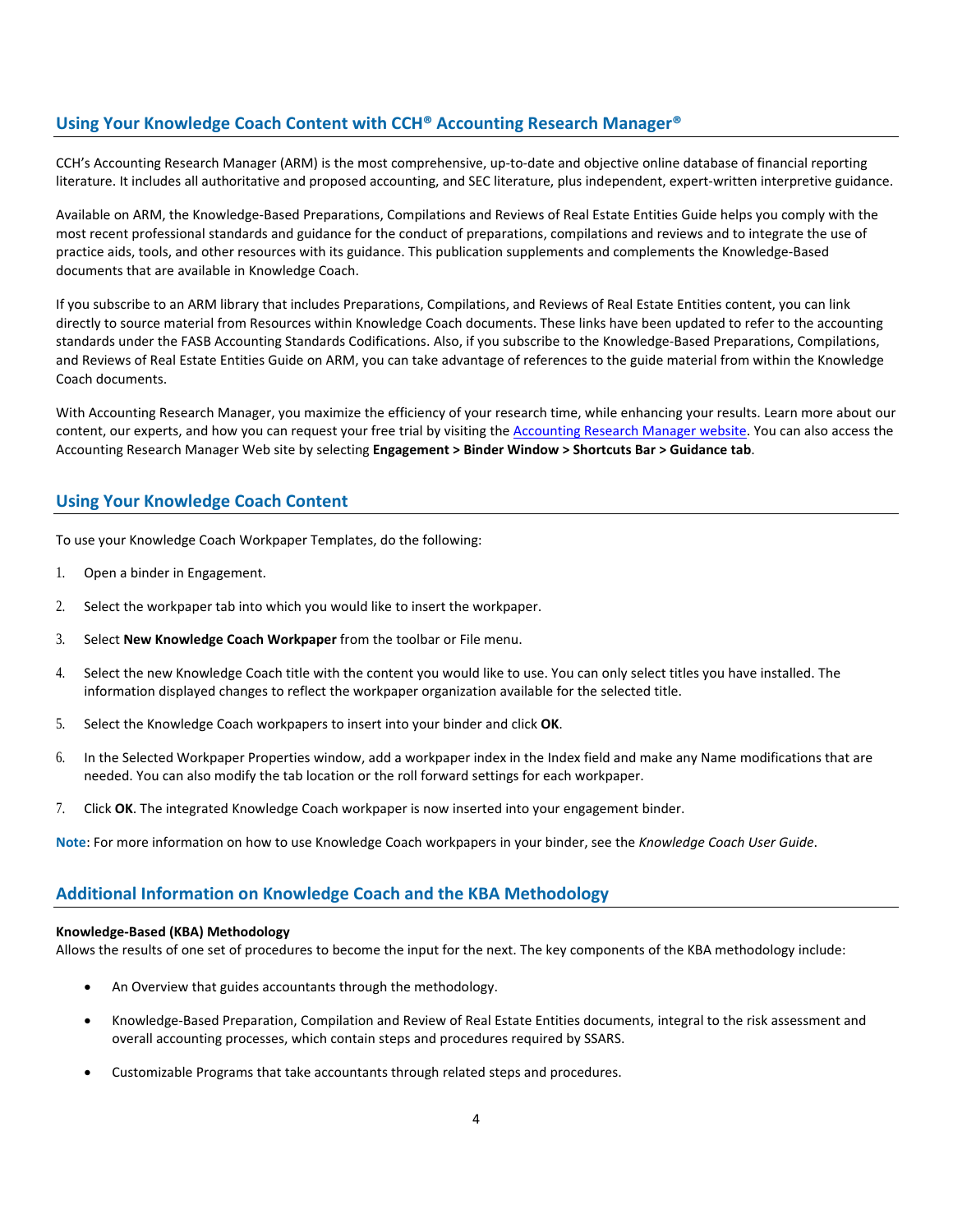- Practice Aids to help accountant's complete steps or processes outlined in the Knowledge-Based Preparation, Compilation and Review of Real Estate Entities documents and Programs.
- Accountant's Reports that provide a variety of sample accountant's opinions on financial statements.
- Correspondence documents that provide sample letters to be used to comply with SSARS requirements and in many other common situations.
- The AICPA's Accounting and Review Services Committee (ARSC) SSARS The practice aids and tools in the 2019 Knowledge-Based Preparations, Compilations and Reviews of Real Estate Entities are designed around the AICPA's SSARS standards to assist accountants by:
	- Facilitating compliance with SSARS.
	- Encouraging more effective engagements through tailored engagement programs and comprehensive practice aids.
	- Enhancing engagement documentation.

#### **CCH® ProSystem** *fx***® Knowledge Coach**

Knowledge Coach functionality allows accountants to use the Knowledge-Based methodology more efficiently by eliminating the need for duplicate entry of the same information, tailoring documentation to each particular engagement, and documenting the link between risks identified and procedures performed. PRP-100 Engagement-Level Tailoring Questions, CMP-100 Engagement-Level Tailoring Questions or REV-100 Engagement-Level Tailoring Questions are documents in Knowledge Coach that presents engagement-level questions designed to aid in tailoring the engagement documentation to fit each client. Completing the questions helps the accountant avoid duplication and unnecessary workpapers.

**Note:** Before you begin your engagement, please review the guidance in PRP-101 Overall Preparation Program, CMP-101 Overall Compilation Program, or REV-101 Overall Review Program. This workpaper is intended to be your road map through a Knowledge-Based methodology. You should start your engagement with PRP-100 Tailoring Question Workpaper, CMP-100 Tailoring Question Workpaper or REV-100 Tailoring Question Workpaper and PRP-101 Overall Preparation Program, CMP-101 Overall Compilation Program or REV-101 Overall Review.

- **Risks** can be captured via the Risk Summary task pane from any Knowledge Coach workpaper by the current editor of KBA-502 Summary of Risk Assessments. This allows you to continuously assess risks during the engagement. Several workpapers prompt you to consider the presence of risks, but the Risk Summary task pane must be used to document those risks. All documented risks flow to the Risk Summary. To ensure risks show in findings tables, select the workpaper identified in field of the Risk pane.
- **Information Flow** helps reduce the time spent duplicating information across forms. In addition, the flow of consistent information ensures that information and updates to information are not missed between workpapers. Drill-down functionality helps the user navigate quickly to the source of the information, aiding in the review of the audit file.
- **Diagnostics** help track unresolved issues like unanswered questions, incomplete risks, program steps not linked to risks or relevant assertions, missing workpaper, and more.
- **Links to Accounting Research Manager (ARM)**, if you subscribe to an ARM library that includes audit content, link directly to source material from Resources within Knowledge Coach workpapers. These links have been updated to reference the accounting standards under the FASB Accounting Standards Codifications and the auditing standards issued by the AICPA. Also, if you subscribe to the Knowledge-Based Audits of Real Estate Entities Guide on ARM, you can take advantage of links to the audit guide material from within the Knowledge Coach documents.
- **Interpretive Guidance** is integrated in each Knowledge Coach template through the Tips view of each new task pane. Informational features include Practice Points, Examples, Optional Workpapers, and Resources to help auditors work more effectively and efficiently. You can also navigate from Resources within a document or the tip pane directly to CCH's Accounting Research Manager and industry audit guides by simply clicking on the reference.